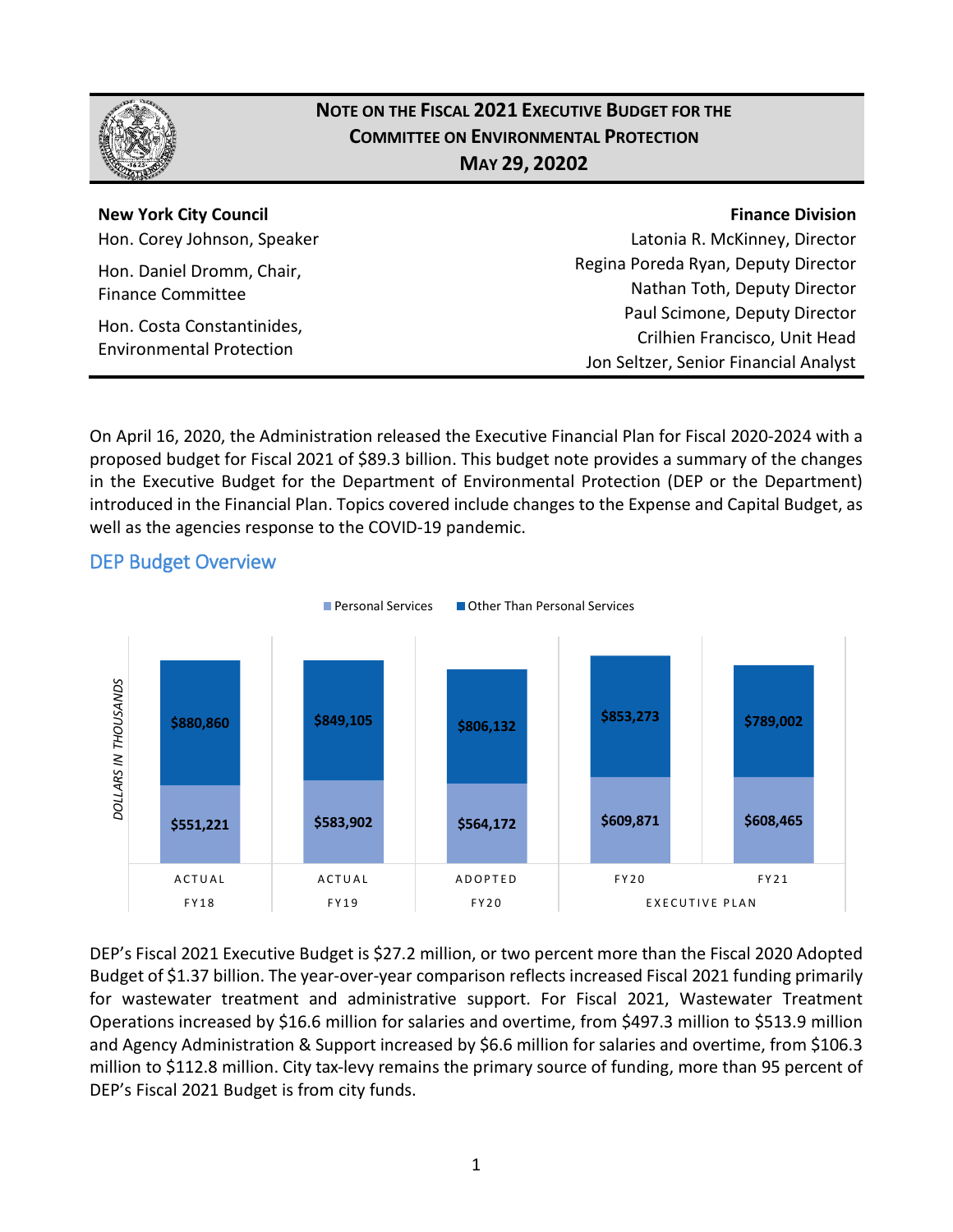#### **Headcount**



DEP's Fiscal 2021 Executive Budget headcount increased by 63 positions compared to the Fiscal 2020 Adopted Budget. The increase in Fiscal 2021 is primarily attributed an increase in DEP green infrastructure maintenance and engineering support staff.

## **New in the Executive Plan**

Major changes introduced in the Executive Plan include the following actions.

• **Rental Payment Reinstatement (one-year).** As a means of cash infusion in Fiscal 2020, the Executive Plan includes a one-time reinstatement of the rental payment in the amount of \$128 million. Funding is earmarked for the City's General Fund.

#### **Savings**

- **Chemical Savings.** The Fiscal 2021 Executive Plan includes a savings of \$5.9 million in Fiscal 2020 and \$2 million in Fiscal 2021 due a reduction in chemical usage at the Croton Filtration Plant.
- **Program Delays.** DEP will achieve a savings of \$2.4 million in Fiscal 2020 and \$1.6 million in Fiscal 2021 due to program delays for water fountain installations and a catch basin study of arterial highways.
- **Hiring Delays.** The Fiscal 2021 Executive Plan includes a savings of \$1.2 million in Fiscal 2020 and \$365,000 in Fiscal 2021 due to delays in the hiring of seven agency positions.
- **Consent Order Compliance Support.** The Fiscal 2021 Executive Plan includes a savings of \$580,000 in Fiscal 2020 and \$1.3 million in Fiscal 2021 due to an update of DEP's procurement schedule for compliance support contracts.
- **Contract Savings.** The Fiscal 2021 Executive Plan includes a savings of \$400,000 in Fiscal 2020 and \$350,000 in Fiscal 2021 for the Bureau of Environmental Compliance, landfill maintenance, and arterial highway catch basin contracts.
- **Vacancy Reduction.** The Fiscal 2021 Executive Plan includes a savings of \$375,000 in Fiscal 2020 and 2021 and in the outyears with the elimination five agency positions.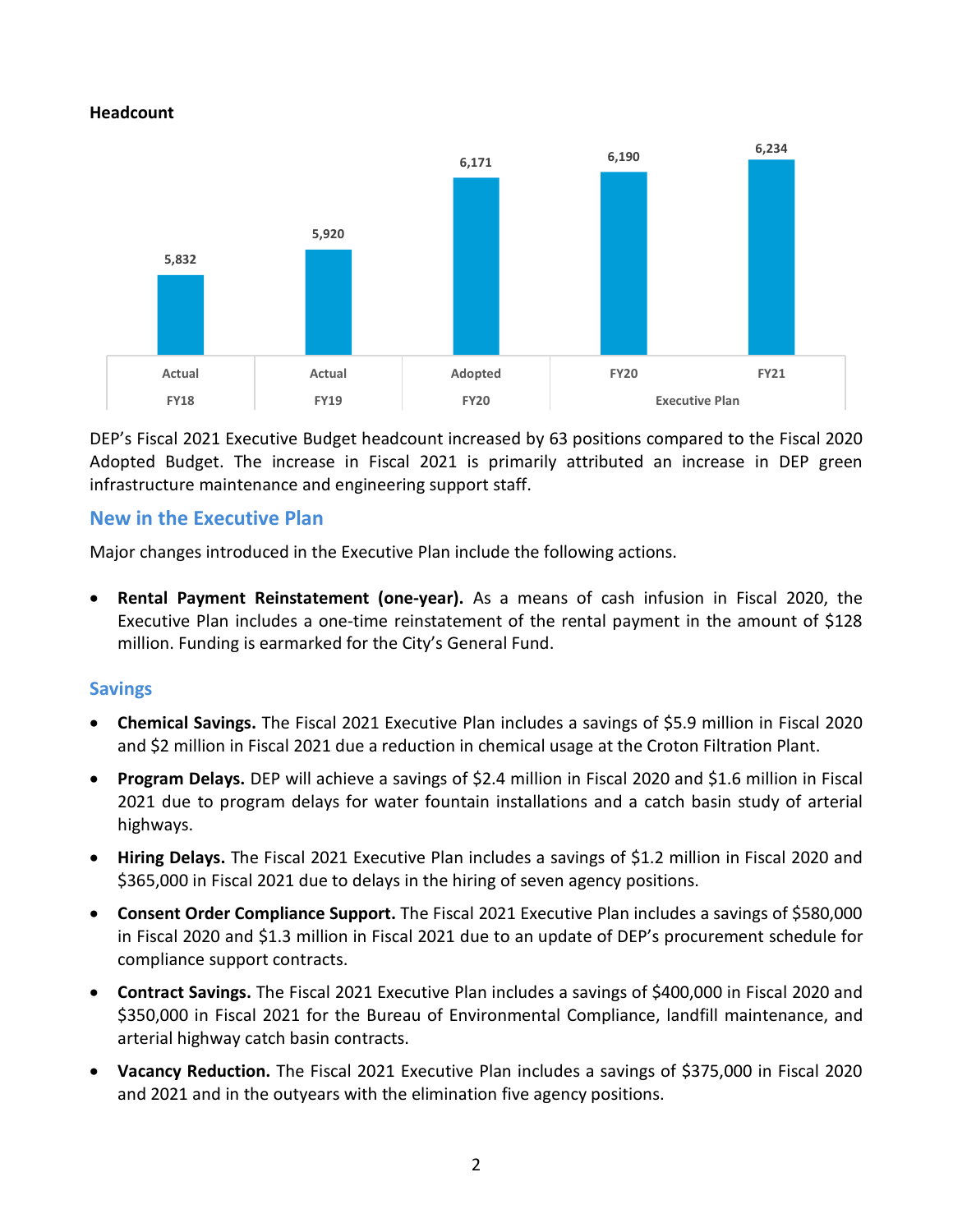#### **Agency Response to COVID -19**

The Fiscal 2021 Executive Plan includes \$5.8 million in Fiscal 2020 to support agency operations during COVID-19, including the procurement of supplies to protect staff, the production of hand sanitizer, the cleaning/disinfection of facilities for operations and various other support needs.

| <b>Category (Dollars in Thousands)</b>     | <b>FY20</b> |
|--------------------------------------------|-------------|
| Gloves, masks and cleaning products        | \$2,293     |
| Hand Sanitizer production                  | 1,477       |
| Cleaning and disinfection of facilities    | 1,050       |
| Various COVID-19 operational support needs | 953         |
| <b>TOTAL BUDGET</b>                        | \$5,772     |

#### **Capital Plan Overview**

The following section will provide an overview of the Executive Commitment Plan and Capital Budget for DEP. Each one of these documents should support and be well integrated with one another to properly execute the City's capital projects as well as meet its infrastructure goals. We will examine to what extent this is occurring, where improvements need to be made, and the overall feasibility of DEP's capital program.

#### **Executive Capital Budget for Fiscal 2021-2024**



The Capital Budget provides the required appropriations for Fiscal 2021 and planned appropriations for the subsequent three-years. Appropriations represent the legal authority to spend capital dollars and are what the Council votes on at budget adoption. As shown in the chart above, DEP's Fiscal 2021 Executive Capital Budget includes \$8.64 billion in Fiscal 2021-2024.

#### **Executive Capital Commitment Plan for Fiscal 2020-2024**

The City's Capital Commitment Plan details the Administration's plan to spend the appropriations voted on by the City Council at Adoption. The Commitment Plan provides project-level funding details as well as an estimate of expenditure dates. It is through this document that we gain insight into a project's estimated cost, start date and time to completion.

DEP's Executive Capital Commitment Plan includes \$10.9 billion in Fiscal 2020-2024, with \$2.3 billion in Fiscal 2020. This represents 13 percent of the City's total \$83.2 billion Executive Capital Commitment Plan.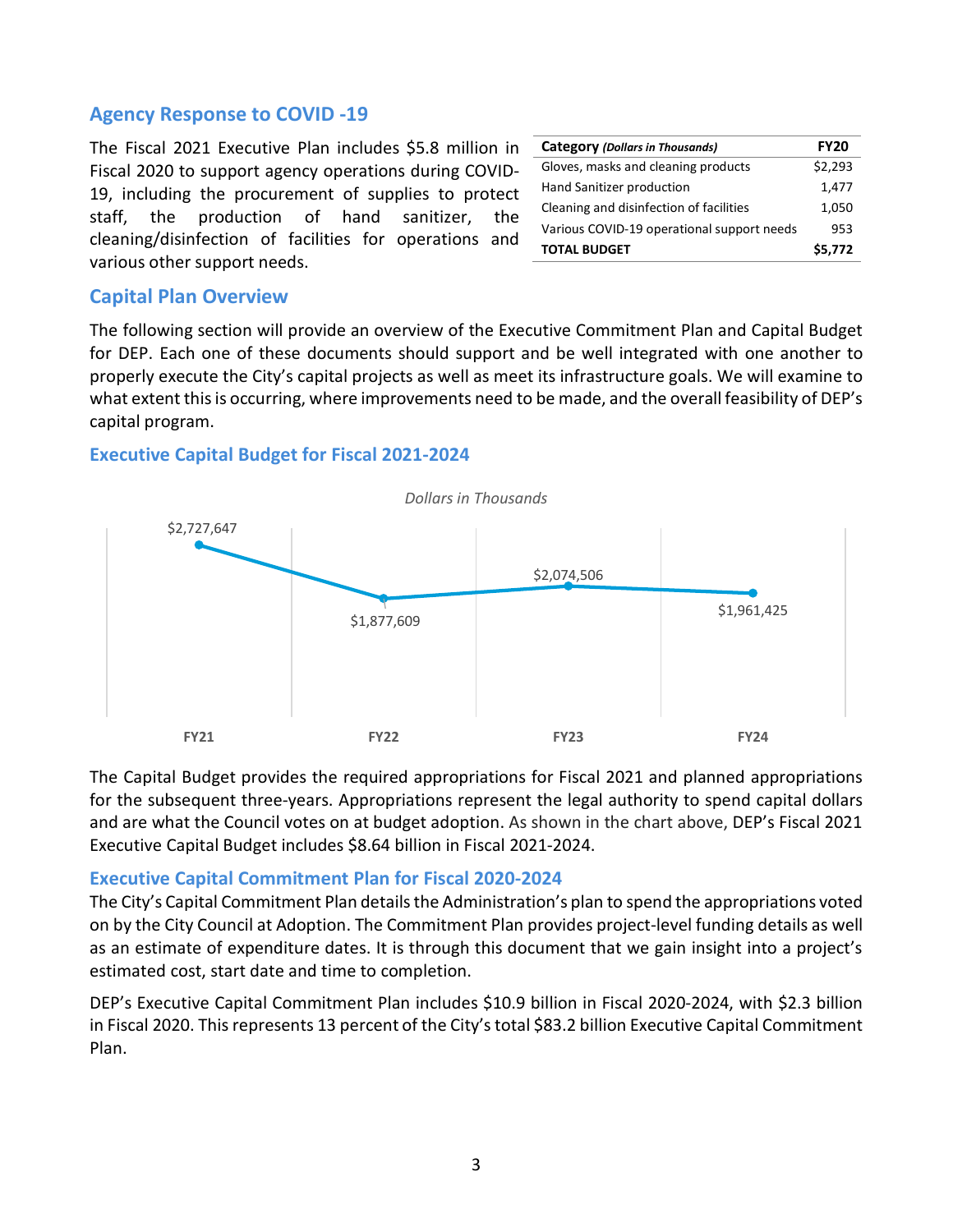

## **Fiscal 2021 Executive Capital Commitment Plan Highlights**

Major capital projects included in the Executive Capital Commitment Plan are outlined below.

- **Water Tunnel No. 3 – Brooklyn/Queens.** The Executive Capital Commitment Plan includes \$628.8 million to complete the Brooklyn/Queens portion of Water Tunnel No.3, including the construction of two new shafts and the installation of telecommunication and security systems.
- **Gowanus Canal Combined Sewer Overflow Retention Tank – Brooklyn.** The Executive Capital Commitment Plan includes \$452.9 million to construct two combined sewer overflow abatement and control facilities at the Gowanus Canal in Brooklyn, referred to as RH-034 and OH-007. The RH-034 outfall is located at the head end of the canal and the OH-007 outfall is located on the west side of the canal.
- **Hunts Point Anaerobic Digesters – Bronx.** The Fiscal 2021 Executive Capital Commitment Plan includes \$393 million to construct four new anaerobic digesters at Hunts Point in the Bronx.
- **Wastewater Treatment Station and Pumping Station Hardening – Citywide.** The Fiscal 2021 Executive Capital Commitment Plan includes \$200.1 million to harden wastewater treatment plants and pumping stations citywide.
- **Ashokan Reservoir and Olive Bridge dam – Upstate, New York.** The Executive Capital Commitment Plan includes \$172.7 million to upgrade the dam, dikes and chambers at the Ashokan Reservoir, as well as to perform work on the Olive Bridge Dam, including structural upgrades, the installation of modern drainage and monitoring equipment.
- **East Side Coastal Resiliency (ESCR) – Manhattan.** The Executive Capital Commitment Plan includes \$167.4 million for DEP's portion of the ESCR project in Manhattan. Stretching from Montgomery Street to East 25th Street, ESCR will strengthen 2.4 miles of urban coastline against flooding risk and rising sea levels.

The Executive Capital Commitment Plan for the Department for Fiscal 2020 to 2024 has increased by \$454.4 million to a total of \$10.9 billion, or 4.35 percent, when compared to the Department's Preliminary Capital Commitment Plan. The increase in the Commitment Plan is primarily attributed to several key investments across DEP's capital project portfolio, including \$190.9 million for Water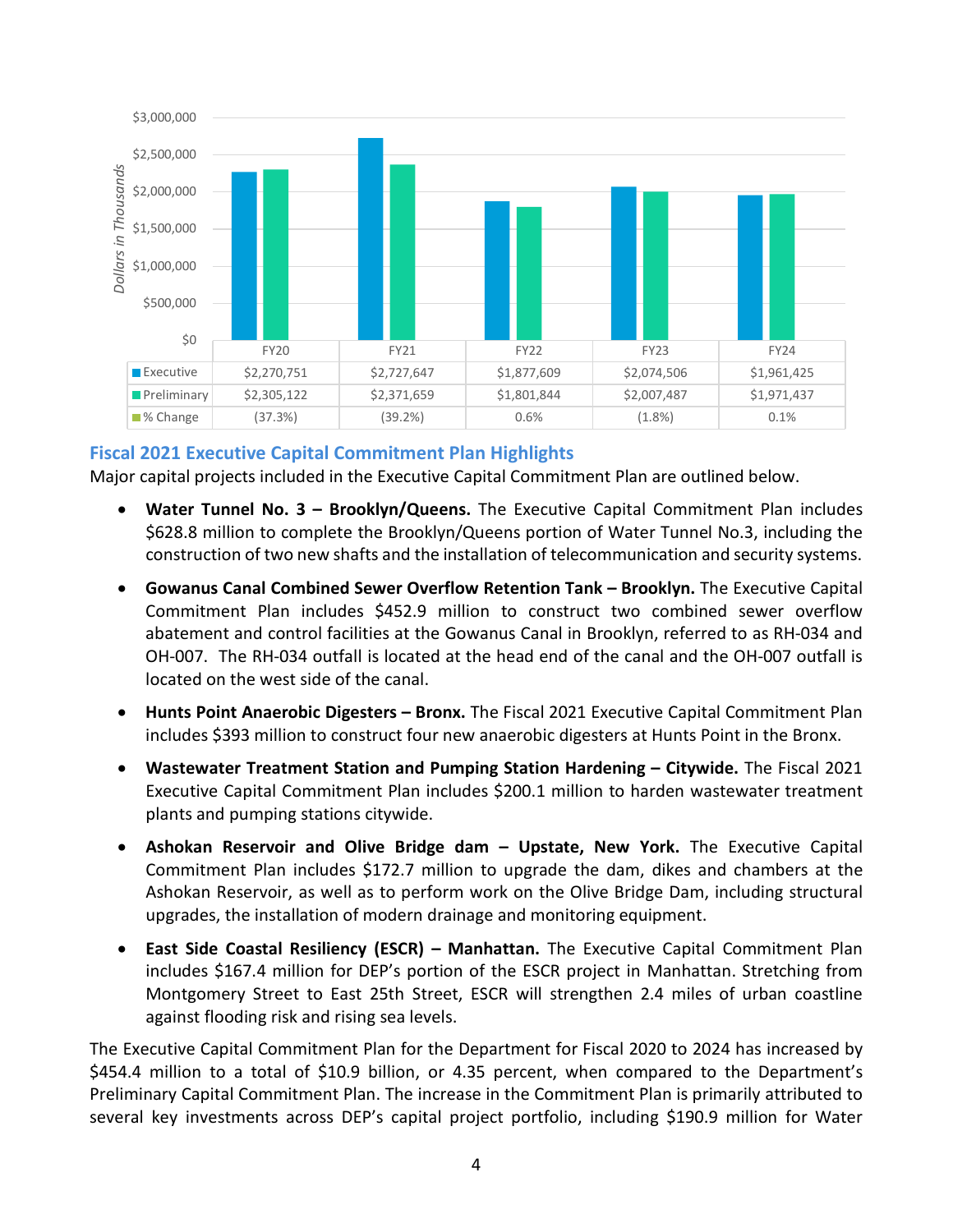Pollution Control; \$118.8 million for Sewers; \$133.8 million for Water Mains; \$6 million for Equipment; and \$5.9 million for Water Supply.

| <b>Project Type</b>                    | <b>FY20</b> | <b>FY21</b> | <b>FY22</b> | <b>FY23</b> | <b>FY24</b> | <b>Total</b> |
|----------------------------------------|-------------|-------------|-------------|-------------|-------------|--------------|
| Equipment (EP)                         | \$68,291    | \$72,839    | \$45,012    | \$29,155    | \$84,370    | \$299,667    |
| Sewers (SE)                            | 630,267     | 396,965     | 636,434     | 598,411     | 476,026     | 2,738,103    |
| Water Mains (WM)                       | 472,643     | 408,622     | 409,271     | 491,925     | 497,503     | 2,279,964    |
| <b>Water Pollution Control</b><br>(WP) | 748,729     | 1,781,796   | 382,933     | 883,446     | 882,226     | 4,679,130    |
| Water Supply (W)                       | 350,821     | 67,425      | 403,959     | 71,569      | 21,300      | 915,074      |
| <b>TOTAL</b>                           | \$2,270,751 | \$2,727,647 | \$1,877,609 | \$2,074,506 | \$1,961,425 | \$10,911,938 |

**Fiscal 2020-2024 Executive Capital Commitments by Project Type –('000s)**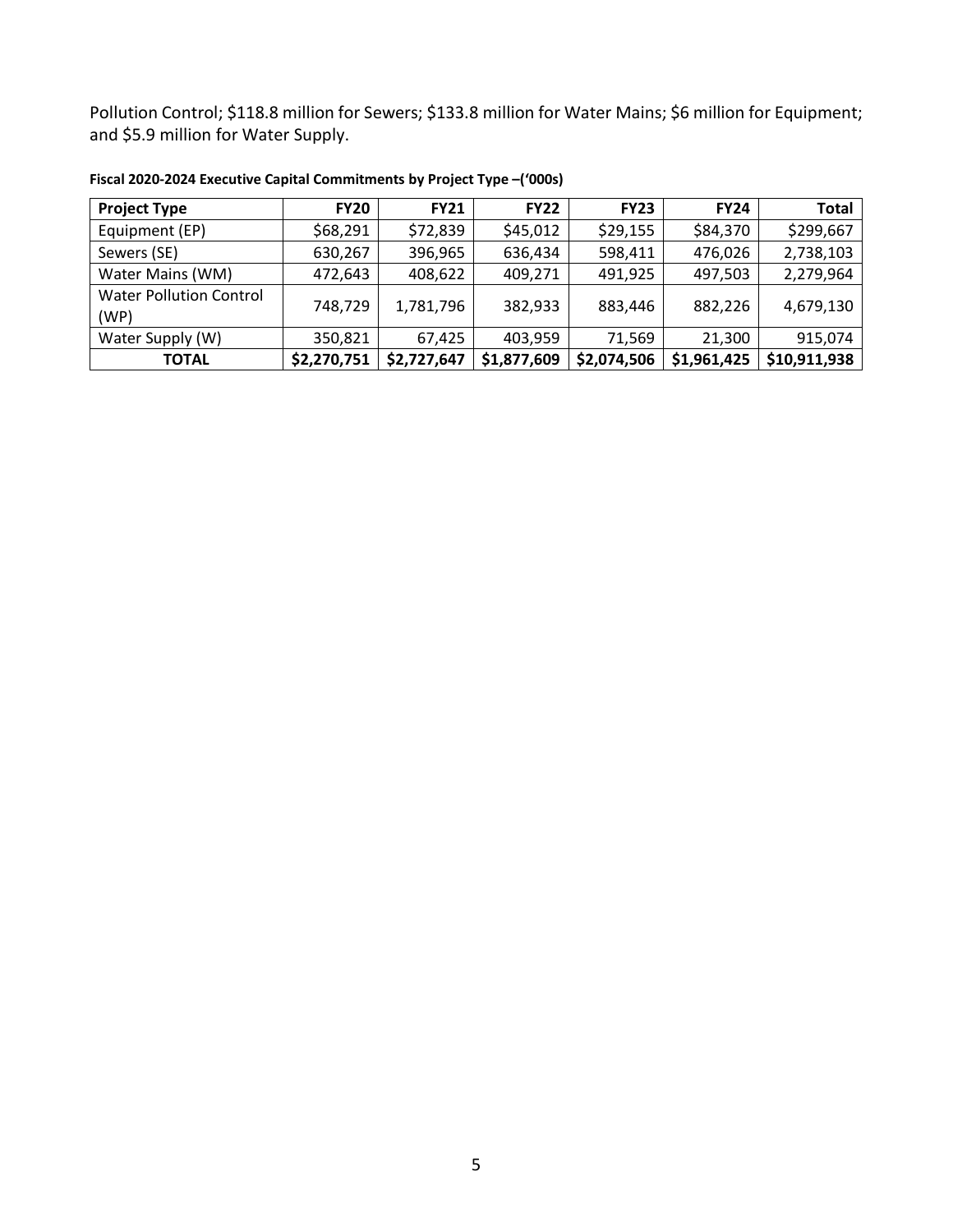# **Appendices:**

## **DSNY Financial Plan Summary**

|                                            | <b>FY18</b> | <b>FY19</b> | <b>FY20</b> | <b>Executive Plan</b> |             | *Difference      |
|--------------------------------------------|-------------|-------------|-------------|-----------------------|-------------|------------------|
| <b>Dollars in Thousands</b>                | Actual      | Actual      | Adopted     | <b>FY20</b>           | <b>FY21</b> | <b>FY20-FY21</b> |
| <b>Spending</b>                            |             |             |             |                       |             |                  |
| <b>Personal Services</b>                   | \$551,221   | \$583,902   | \$564,172   | \$609,871             | \$608,465   | \$44,293         |
| <b>Other Than Personal Services</b>        | 880,860     | 849,105     | 806,132     | 853,273               | 789,002     | (17, 130)        |
| <b>TOTAL</b>                               | \$1,432,081 | \$1,433,007 | \$1,370,304 | \$1,463,143           | \$1,397,467 | \$27,163         |
| <b>Budget by Program Area</b>              |             |             |             |                       |             |                  |
| <b>Agency Administration &amp; Support</b> | \$111,127   | \$113,430   | \$106,248   | \$121,238             | \$112,772   | \$6,523          |
| <b>Customer Services &amp; Water Board</b> |             |             |             |                       |             |                  |
| Support                                    | 47,480      | 52,286      | 58,437      | 77,198                | 61,282      | 2,845            |
| Engineering Design and                     |             |             |             |                       |             |                  |
| Construction                               | 37,799      | 40,799      | 42,387      | 41,024                | 43,030      | 643              |
| <b>Environmental Management</b>            | 29,917      | 30,562      | 22,436      | 21,851                | 20,677      | (1,758)          |
| Miscellaneous                              | 191,368     | 132,741     | (4, 401)    | 49,991                | (1,021)     | 3,380            |
| <b>Upstate Water Supply</b>                | 365,862     | 368,611     | 424,423     | 413,995               | 422,657     | (1,766)          |
| <b>Wastewater Treatment Operations</b>     | 481,114     | 499,015     | 497,330     | 522,958               | 513,889     | 16,559           |
| Water & Sewer Maintenance &                |             |             |             |                       |             |                  |
| Operations                                 | 167,414     | 195,563     | 223,444     | 214,889               | 224,181     | 737              |
| <b>TOTAL</b>                               | \$1,432,081 | \$1,433,007 | \$1,370,304 | \$1,463,143           | \$1,397,467 | \$27,163         |
| <b>Funding</b>                             |             |             |             |                       |             |                  |
| <b>City Funds</b>                          |             |             | \$1,292,573 | \$1,340,033           | \$1,327,092 | \$34,519         |
| <b>Other Categorical</b>                   |             |             | 0           | 7,808                 | 0           | 0                |
| Capital-IFA                                |             |             | 70,020      | 61,946                | 67,487      | (2, 533)         |
| <b>State</b>                               |             |             | 5,161       | 5,557                 | 0           | (5, 161)         |
| Federal - Community Development            |             |             | 612         | 37,688                | 2,119       | 1,507            |
| Federal - Other                            |             |             | 1,329       | 8,244                 | 153         | (1, 176)         |
| Intra City                                 |             |             | 610         | 1,867                 | 617         |                  |
| <b>TOTAL</b>                               | \$1,432,081 | \$1,433,007 | \$1,370,304 | \$1,463,143           | \$1,397,467 | \$27,163         |
| <b>Budgeted Headcount</b>                  |             |             |             |                       |             |                  |
| <b>Full-Time Positions - Civilian</b>      | 5,832       | 5,920       | 6,171       | 6,190                 | 6,234       | 63               |
| <b>TOTAL</b>                               | 5,832       | 5,920       | 6,171       | 6,190                 | 6,234       | 63               |

*\*The difference of Fiscal 2020 Adopted Budget compared to Fiscal 2021 Executive Budget.*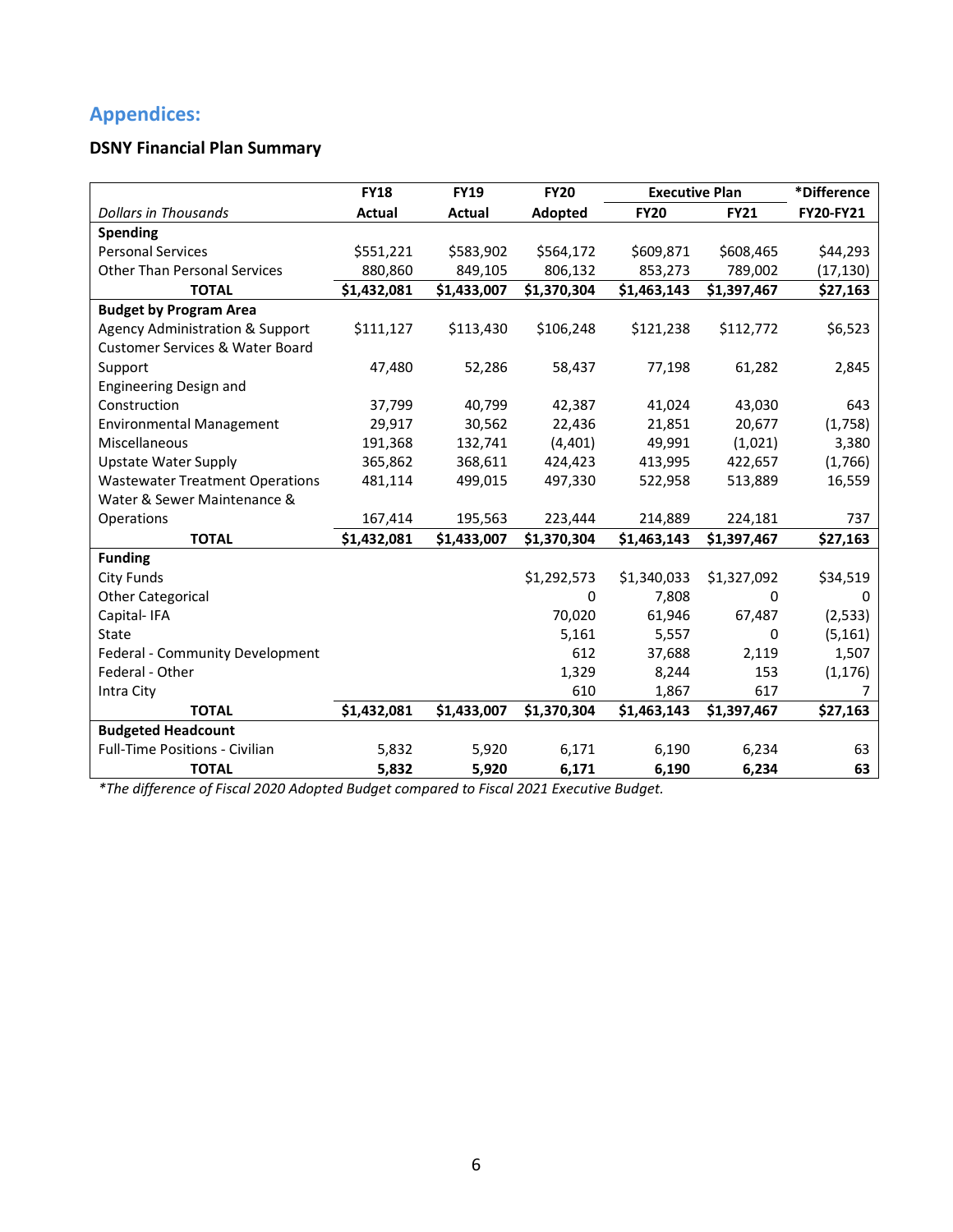# **Fiscal 2021 Budget Actions since Fiscal 2020 Adoption**

|                                      | <b>FY20</b> |                 |              | <b>FY21</b> |                 |              |  |
|--------------------------------------|-------------|-----------------|--------------|-------------|-----------------|--------------|--|
| <b>Dollars in Thousands</b>          | City        | <b>Non-City</b> | <b>Total</b> | City        | <b>Non-City</b> | <b>Total</b> |  |
| DEP Budget as of the Fiscal 2020     | \$1,292,573 | \$77,731        | \$1,370,304  | \$1,289,469 | \$72,031        | \$1,361,500  |  |
| <b>Adopted Budget</b>                |             |                 |              |             |                 |              |  |
| New Needs - Prelim. 2021             |             |                 |              |             |                 |              |  |
| <b>NYCWin Replacement</b>            | \$16,971    | \$0             | \$16,971     | \$3,761     | \$0             | \$3,761      |  |
| <b>Agency PS Shortfall</b>           | 25,000      | 0               | 25,000       | 35,000      | 0               | 35,000       |  |
| <b>Build it Back Single Family</b>   | 16,838      | 0               | 16,838       | 0           | 0               | 0            |  |
| Housing                              |             |                 |              |             |                 |              |  |
| Department of Transportation         | 293         | 0               | 293          | 350         | 0               | 350          |  |
| Relocation                           |             |                 |              |             |                 |              |  |
| Sewage Treatment Workers             | 9,951       | 0               | 9,951        | 0           | 0               | 0            |  |
| Payment                              |             |                 |              |             |                 |              |  |
| <b>Subtotal, New Needs</b>           | \$69,053    | \$0             | \$69,053     | \$39,111    | \$0             | \$39,111     |  |
| Other Adjustments - Prelim. 2021     |             |                 |              |             |                 |              |  |
| Agency Phone Plan Review             | (5544)      | \$0             | (5544)       | ( \$1,087)  | \$0             | ( \$1,087)   |  |
| Arterial Highway Catch Basin         | (70)        | $\Omega$        | (70)         | (70)        | 0               | (70)         |  |
| Biowatch Year 14                     | 0           | 1,789           | 1,789        | 0           | 0               | 0            |  |
| <b>Bravo Administration Funding</b>  | 0           | 706             | 706          | 0           | 0               | 0            |  |
| <b>Brownfield Petrol and Hazard</b>  | 0           | 105             | 105          | 0           | 0               | 0            |  |
| <b>Build it Back DEP</b>             | 0           | 7,742           | 7,742        | 0           | 0               | $\mathbf 0$  |  |
| <b>Catch Basin Cleaning Contract</b> | (280)       | 0               | (280)        | (138)       | 0               | (138)        |  |
| <b>Crane Operator Collective</b>     | 14          |                 |              | 14          | 0               | 14           |  |
| Bargaining                           |             | 0               | 14           |             |                 |              |  |
| DEP Immediate Need                   | $\mathbf 0$ | 942             | 942          | 0           | 0               | 0            |  |
| Disaster Recovery                    | 0           | 5,812           | 5,812        | 0           | 0               | 0            |  |
| <b>Excel Projects</b>                | 0           | 1,007           | 1,007        | 0           | 0               | 0            |  |
| GreenNYC Mediate Tech Transfer       | 12          | 0               | 12           | 100         | 0               | 100          |  |
| <b>Hazard Mitigation Plan</b>        | 0           | 1,022           | 1,022        | 0           | 0               | 0            |  |
| <b>Housing Recovery Operations</b>   | 0           | 20              | 20           | 0           | 0               | 0            |  |
| Administration                       |             |                 |              |             |                 |              |  |
| <b>Housing Recovery Operations</b>   | 0           | 25,053          | 25,053       | 0           | 0               | 0            |  |
| <b>Payment Funding</b>               |             |                 |              |             |                 |              |  |
| Hydroelectric Program and            | (46)        | 0               | (46)         | (46)        | 0               | (46)         |  |
| <b>Property Tax Savings</b>          |             |                 |              |             |                 |              |  |
| Intra-Collective Bargaining          | 0           | 13              | 13           | 0           | 0               | 0            |  |
| Landfill Underspending               | (200)       | 0               | (200)        | (200)       | $\mathbf 0$     | (200)        |  |
| Lease Adjustment                     | 277         | 0               | 277          | 0           | 0               | 0            |  |
| Lefrak Carpet                        | 0           | 995             | 995          | 0           | 0               | 0            |  |
| Long Island Sound                    | 0           | 2,600           | 2,600        | 0           | 0               | 0            |  |
| <b>Oyster Grant</b>                  | 0           | 105             | 105          | 0           | 0               | 0            |  |
| Retrofit Grant                       | 0           | 396             | 396          | 0           | 0               | 0            |  |
| <b>Sandy Meters</b>                  | 0           | 1,008           | 1,008        | 0           | 0               | 0            |  |
| Sheepshead Bay Court                 | 0           | 750             | 750          | 0           | 0               | 0            |  |
| Sheepshead Bay Court Payment         | 0           | 1,200           | 1,200        | 0           | 0               | 0            |  |
| <b>Tax Levy Surplus</b>              | (250)       | 0               | (250)        | (204)       | 0               | (204)        |  |
| Work Well NYC                        | 0           | 10              | 10           | 0           | 0               | 0            |  |
| <b>Subtotal, Other Adjustments</b>   | ( \$1,087)  | \$51,275        | \$50,188     | ( \$1,631)  | \$0             | (51, 631)    |  |
| TOTAL, All Changes Prelim. 2021      | \$67,966    | \$51,275        | \$119,241    | \$37,480    | \$0             | \$37,480     |  |